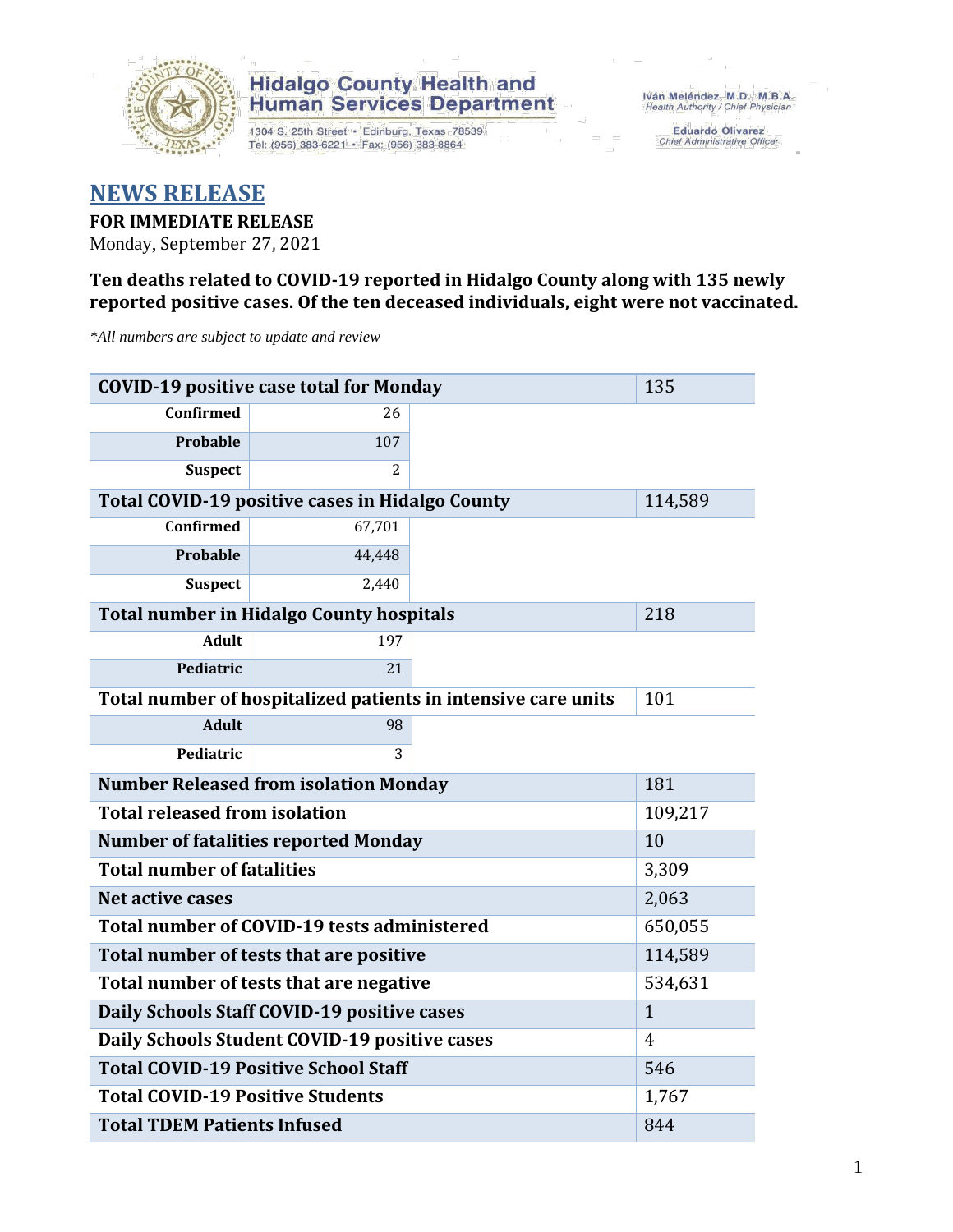

### **Hidalgo County Health and Human Services Department**

1304 S. 25th Street · Edinburg, Texas 78539 Tel: (956) 383-6221 · Fax: (956) 383-8864

Iván Meléndez, M.D., M.B.A. Health Authority / Chief Physician

Eduardo Olivarez<br>Chief Administrative Officer

*Hidalgo County uses the case status definition provided by the Texas Department of State Health Service's 2020 Epi Case Criteria Guide revised November 2020.*

- *1. Confirmed: A person who has tested positive through a molecular or PCR (oral or nasal swabs) test that looks for the presence of the virus's genetic material.*
- *2. Probable: A person who meets presumptive laboratory evidence through detection of COVID-19 by antigen test in a respiratory specimen.*
- *3. Suspect: A person who meets supported laboratory evidence through detection of specific antibodies in serum, plasma, whole body, and no prior history of being confirmed or probable case.*

*For more information of case status definition for COVID-19, please refer to:*

<https://www.dshs.state.tx.us/IDCU/investigation/epi-case-criteria-guide/2020-Epi-Case-Criteria-Guide.pdf>

|                | <b>Age Range</b> | <b>Gender</b> | <b>City</b>    |
|----------------|------------------|---------------|----------------|
| 1              | 40s              | Male          | Alamo          |
| $\overline{2}$ | $70+$            | Male          | Alamo          |
| 3              | 60s              | Female        | Edinburg       |
| 4              | 40s              | Male          | McAllen        |
| 5              | 50s              | Female        | <b>McAllen</b> |
| 6              | $70+$            | Male          | McAllen        |
| 7              | 20s              | Male          | Pharr          |
| 8              | 50s              | Female        | Pharr          |
| 9              | 40s              | Male          | Weslaco        |
| 10             | 50s              | Male          | Weslaco        |

### The deaths include: Case Breakdown by Age Group:

| <b>Age Range</b> | <b>Number of Cases</b> |
|------------------|------------------------|
| $0 - 11$         | 55                     |
| 12-19            | 25                     |
| 20s              | 14                     |
| 30 <sub>s</sub>  | 12                     |
| 40s              | 9                      |
| 50s              | 7                      |
| 60s              | 9                      |
| $70+$            | 4                      |
| Total:           | 135                    |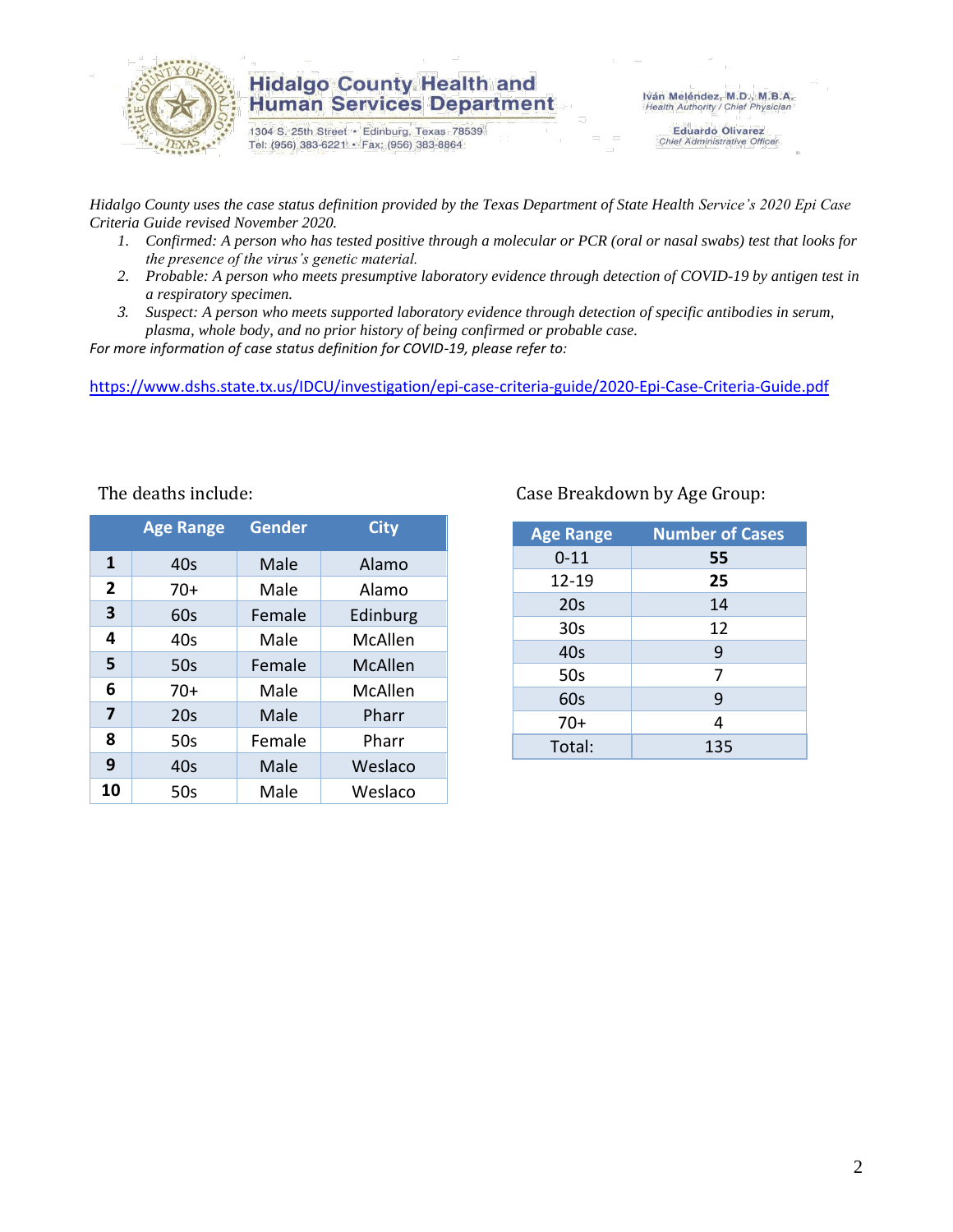

# **Hidalgo County Health and<br>Human Services Department**

1304 S. 25th Street • Edinburg, Texas 78539<br>Tel: (956) 383-6221 • Fax: (956) 383-8864

Eduardo Olivarez<br>Chief Administrative Officer

### Monday, September 27, 2021 positive cases include:

|                         | <b>Age Range</b> | Gender                                                                                                     | <b>City</b> |     | <b>Age Range</b> | Gender                                                                                                     | <b>City</b> |
|-------------------------|------------------|------------------------------------------------------------------------------------------------------------|-------------|-----|------------------|------------------------------------------------------------------------------------------------------------|-------------|
| 1                       | $0 - 19$         | F                                                                                                          | Alamo       | 69  | 20s              | M                                                                                                          | Mission     |
| $\mathbf{2}$            | $0 - 19$         | M                                                                                                          | Alamo       | 70  | 20s              | F                                                                                                          | Mission     |
| 3                       | $0 - 19$         | M                                                                                                          | Alamo       | 71  | 20s              | M                                                                                                          | Mission     |
| 4                       | $0 - 19$         | F                                                                                                          | Alamo       | 72  | 20s              | F                                                                                                          | Mission     |
| 5                       | $0 - 19$         | F                                                                                                          | Alamo       | 73  | 20s              | F                                                                                                          | Mission     |
| 6                       | $0 - 19$         | F                                                                                                          | Alamo       | 74  | 30 <sub>s</sub>  | M                                                                                                          | Mission     |
| $\overline{\mathbf{z}}$ | $0 - 19$         | M                                                                                                          | Alamo       | 75  | 30 <sub>s</sub>  | M                                                                                                          | Mission     |
| 8                       | 30s              | M                                                                                                          | Alamo       | 76  | 30 <sub>s</sub>  | F                                                                                                          | Mission     |
| $\boldsymbol{9}$        | $0 - 19$         | ${\sf M}$                                                                                                  | Alton       | 77  | 40s              | $\mathsf{M}% _{T}=\mathsf{M}_{T}\!\left( a,b\right) ,\ \mathsf{M}_{T}=\mathsf{M}_{T}\!\left( a,b\right) ,$ | Mission     |
| 10                      | 60s              | F                                                                                                          | Alton       | 78  | 40s              | F                                                                                                          | Mission     |
| 11                      | $0 - 19$         | ${\sf M}$                                                                                                  | Donna       | 79  | 40s              | $\mathsf{M}% _{T}=\mathsf{M}_{T}\!\left( a,b\right) ,\ \mathsf{M}_{T}=\mathsf{M}_{T}\!\left( a,b\right) ,$ | Mission     |
| 12                      | $0 - 19$         | M                                                                                                          | Donna       | 80  | 50s              | F                                                                                                          | Mission     |
| 13                      | $0 - 19$         | F                                                                                                          | Donna       | 81  | 50s              | M                                                                                                          | Mission     |
| 14                      | $0 - 19$         | M                                                                                                          | Donna       | 82  | 60s              | F                                                                                                          | Mission     |
| 15                      | $0 - 19$         | M                                                                                                          | Donna       | 83  | $70+$            | M                                                                                                          | Mission     |
| 16                      | 20s              | F                                                                                                          | Donna       | 84  | $70+$            | M                                                                                                          | Mission     |
| 17                      | 20s              | F                                                                                                          | Donna       | 85  | $0 - 19$         | M                                                                                                          | Pharr       |
| 18                      | 20s              | F                                                                                                          | Donna       | 86  | $0 - 19$         | F                                                                                                          | Pharr       |
| 19                      | 30 <sub>s</sub>  | ${\sf M}$                                                                                                  | Donna       | 87  | $0 - 19$         | $\mathsf{M}% _{T}=\mathsf{M}_{T}\!\left( a,b\right) ,\ \mathsf{M}_{T}=\mathsf{M}_{T}\!\left( a,b\right) ,$ | Pharr       |
| 20                      | 40s              | F                                                                                                          | Donna       | 88  | $0 - 19$         | F                                                                                                          | Pharr       |
| 21                      | 60s              | $\mathsf{M}% _{T}=\mathsf{M}_{T}\!\left( a,b\right) ,\ \mathsf{M}_{T}=\mathsf{M}_{T}\!\left( a,b\right) ,$ | Donna       | 89  | $0 - 19$         | F                                                                                                          | Pharr       |
| 22                      | $0 - 19$         | F.                                                                                                         | Edinburg    | 90  | $0 - 19$         | M                                                                                                          | Pharr       |
| 23                      | $0 - 19$         | F                                                                                                          | Edinburg    | 91  | $0 - 19$         | $\mathsf{M}% _{T}=\mathsf{M}_{T}\!\left( a,b\right) ,\ \mathsf{M}_{T}=\mathsf{M}_{T}\!\left( a,b\right) ,$ | Pharr       |
| 24                      | $0 - 19$         | M                                                                                                          | Edinburg    | 92  | $0 - 19$         | M                                                                                                          | Pharr       |
| 25                      | $0 - 19$         | ${\sf M}$                                                                                                  | Edinburg    | 93  | $0 - 19$         | $\mathsf{M}% _{T}=\mathsf{M}_{T}\!\left( a,b\right) ,\ \mathsf{M}_{T}=\mathsf{M}_{T}\!\left( a,b\right) ,$ | Pharr       |
| 26                      | $0 - 19$         | F                                                                                                          | Edinburg    | 94  | $0 - 19$         | M                                                                                                          | Pharr       |
| 27                      | $0 - 19$         | M                                                                                                          | Edinburg    | 95  | $0 - 19$         | F                                                                                                          | Pharr       |
| 28                      | $0 - 19$         | F                                                                                                          | Edinburg    | 96  | $0 - 19$         | M                                                                                                          | Pharr       |
| 29                      | 20s              | F                                                                                                          | Edinburg    | 97  | $0 - 19$         | F                                                                                                          | Pharr       |
| 30                      | 30 <sub>s</sub>  | M                                                                                                          | Edinburg    | 98  | $0 - 19$         | F                                                                                                          | Pharr       |
| 31                      | 30 <sub>s</sub>  | F                                                                                                          | Edinburg    | 99  | $0 - 19$         | F                                                                                                          | Pharr       |
| 32                      | 30s              | M                                                                                                          | Edinburg    | 100 | 20s              | F                                                                                                          | Pharr       |
| 33                      | 40s              | M                                                                                                          | Edinburg    | 101 | 50s              | F                                                                                                          | Pharr       |
| 34                      | 50s              | F                                                                                                          | Edinburg    | 102 | $0 - 19$         | M                                                                                                          | San Juan    |
| 35                      | 60s              | M                                                                                                          | Edinburg    | 103 | $0 - 19$         | F                                                                                                          | San Juan    |
| 36                      | 60s              | F                                                                                                          | Edinburg    | 104 | $0 - 19$         | F                                                                                                          | San Juan    |